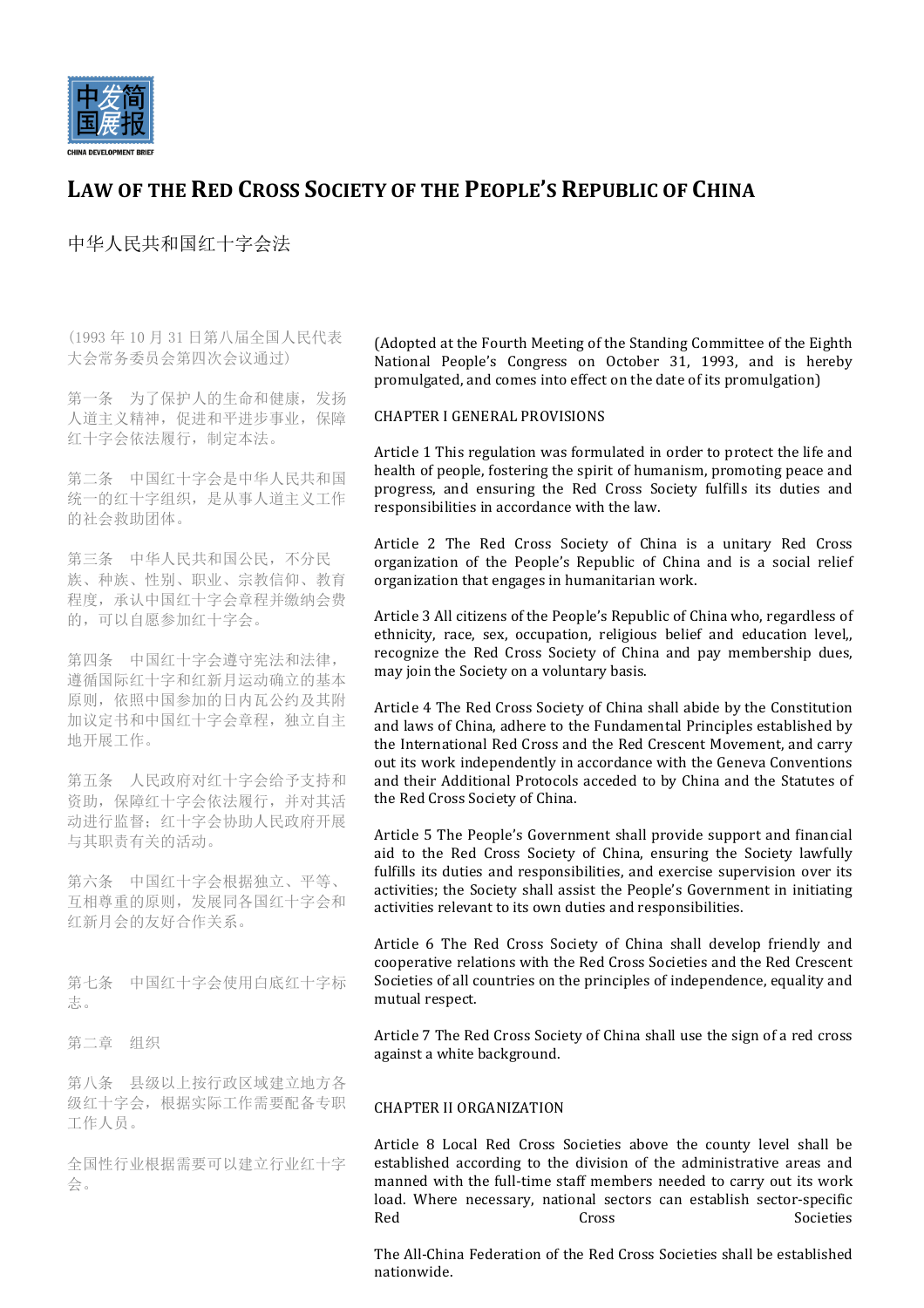全国建立中国红十字会总会。

第九条 各级红十字会理事会由会员代表 大会民主选举产生。理事会民主选举产生 会长和副会长。

各级红十字会会员代表大会闭会期间,由 理事会执行会员代表大会的决议。

理事会向会员代表大会负责并报告工作, 接受其监督。

上级红十字会指导下级红十字会工作。

第十条 中国红十字会总会设名誉会长和 名誉副会长。名誉会长和名誉副会长由中 国红十字会总会理事会聘请。

第十一条 中国红十字会总会具有社会团 体法人资格;地方各级红十字会、行业红 十字会依法取得社会团体法人资

第三章 职责

第十二条 红十字会履行下列职责: (一)开展救灾的准备工作;在自然灾害 和突发事件中,对伤病人员和其他受害者 进行救助;

(二)普及卫生救护和防病知识,进行初 级卫生救护培训,组织群众参加现场救 护;参与输血献血工作,推动无偿献血; 开展其他人道主义服务活动;

(三)开展红十字青少年活动;

(四)参加国际人道主义救援工作;

(五)宣传国际红十字和红新月运动的基 本原则和日内瓦公约及其附加议定书;

(六)依照国际红十字和红新月运动的基 本原则,完成人民政府委托事宜;

(七)依照日内瓦公约及其附加议定书的 有关规定开展工作。

(相关资料: 部门规章 1 篇 相关论文 1 第二十条 红十字会经费的主要来源:

(一)红十字会会员缴纳的会费;

(二)接受国内外组织和个人捐赠的款 物;

(三)动产和不动产的收入;

When the member congresses of the Red Cross Societies at various levels are not in session, the Councils shall implement the decisions made by the congresses.

The Councils shall be responsible to member congresses, report their work to them, and accept their supervision.

The Red Cross Societies at higher levels shall direct the work of the Societies at lower levels.

Article 10 The All-China Federation of the Red Cross Societies shall have an Honorary President and several Honorary Vice-Presidents. The Honorary President and Honorary Vice-Presidents shall be invited and hired by the Council of The All-China Federation of the Red Cross Societies.

Article 11 The All-China Federation of the Red Cross Societies shall have the legal status of a social organization; the local Red Cross Societies at various levels, and the sector-specific Red Cross Societies shall acquire the status of legal persons as social organizations as prescribed by law.

#### **CHAPTER III FUNCTIONS AND DUTIES**

Article 12 The Red Cross Society shall perform the following functions and duties:

 $(1)$  to make preparations for disaster relief; in case of natural disasters and emergencies, to offer relief and assistance to the sick, the injured and other victims:

(2) to disseminate knowledge about hygiene, first aid skills, and disease prevention, conduct training in basic hygiene and first-aid skills, organize the masses to participate in on-site first-aid situations; participate in blood transfusion and donation activities; promote gratuitous donation of blood; and provide other humanitarian services; (3) to initiate Red Cross activities among the vouth:

 $(4)$  to take part in international humanitarian relief work;

(5) to propagate the Fundamental Principles of the International Red Cross and the Red Crescent Movement and the Geneva Conventions and their

Additional **Protocols**:

(6) to fulfill the tasks entrusted by the people's government in accordance with the Fundamental Principles of the International Red Cross and the Red Crescent Movement; and

 $(7)$  to conduct its work in accordance with the relevant provisions of the Geneva Conventions and their Additional Protocols.

Article 13 The Red Cross Society of China shall have the right to dispose of the accepted relief goods and materials; and in disposing of the contributed money and goods, it shall honour the wishes of the donors.

Article 14 In conducting relief operations during natural disasters and emergencies, personnel, goods and materials, and transportation vehicles 

Article 21 The State shall support the social welfare undertakings set up by the Red Cross Society in conformity with its aims to benefit society.

Article 22 The Red Cross Society may, for the purpose of extending relief and assistance, conduct fundraising activities. .

Article 23 The goods and materials donated to the Red Cross Society for the purpose of relief and public welfare undertakings may enjoy preferential tax reduction or exemption treatment in accordance with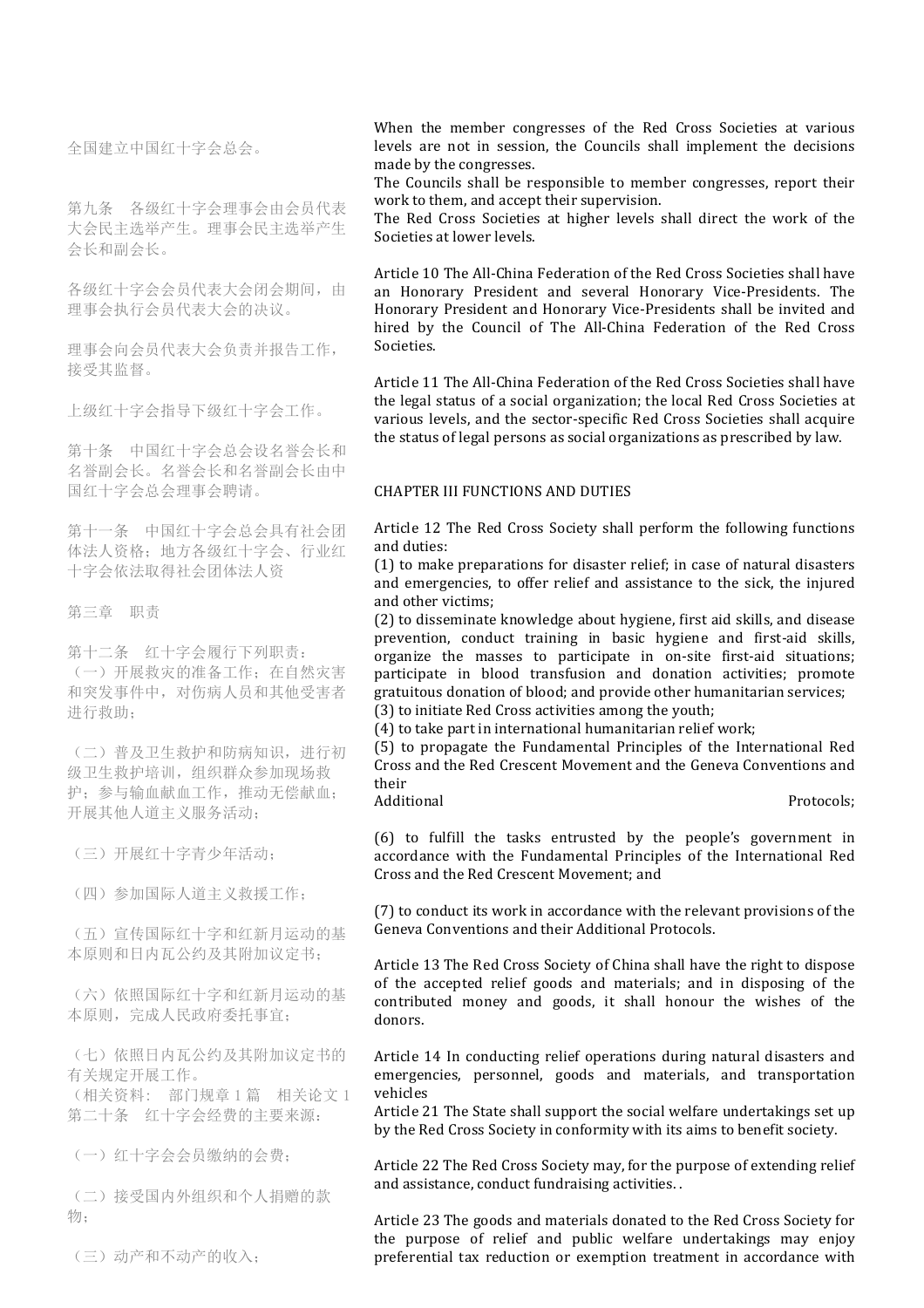篇)

第十三条 红十字会有权处分其接受的救 助物资;在处分捐赠款物时,应当尊重捐 赠者的意愿。

第十四条

在自然灾害和突发事件中,执行救助任务 并标有红十字标志的人员、物资和交通工 具有优先通行的权利。 (相关资料: 部门规章 1 篇)

第十五条 任何组织和个人不得拒绝、阻 碍红十字会工作人员依法履行职责。

在自然灾害和突发事件中,以暴力、威胁 方法阻碍红十字会工作人员依法履行职责 的,比照刑法第一百五十七条的规定追究 刑事责任;阻碍红十字会工作人员依法履 行职责未使用暴力、威胁方法的,比照治 安管理处罚条例第十九条的规定处罚。 (相关资料: 法律 1 篇 部门规章 1 篇 地方法规 5 篇)

第四章 标志

第十六条 红十字标志具有保护作用和标 明作用。

红十字标志的保护使用,是标示在武装冲 突中必须受到尊重和保护的人员和设备。 其使用办法,依照日内瓦公约及其附加议 定书的有关规定执行。

红十字标志的标明使用,是标示与红十字 活动有关的人或者物。其使用办法,由国 务院规定。

第十七条 因宗教信仰使用红新月标志 的,其使用办法适用红十字标志的使用规 定。

第十八条 军队使用红十字标志,依照日 内瓦公约及其附加议定书的有关规定执 行。

第十九条 禁止滥用红十字标志。

对于滥用红十字标志的,红十字会有权要 求其停止使用;拒绝停止使用的,红十字 会可以提请人民政府按照有关法律、法规 的规定予以处理。

marked with the sign of the Red Cross shall enjoy priority in transportation. .

Article 15 No organization or individual shall refuse or obstruct the staff of the Red Cross Society in performing their duties and responsibilities as prescribed by law.

In cases of natural disasters and emergencies, those who utilize violence and threats to obstruct the staff of the Red Cross Society to perform their functions and duties as prescribed by law shall be investigated for criminal responsibility by applying the provisions of

Article 157 of the Criminal Law; anyone who obstructs the staff of the Red Cross Society to perform their duties and responsibilities as prescribed by law without resorting to violence or threats, shall be punished according to the provisions of Article 19 of the Regulations on Administrative Penalties for Public Security.

#### CHAPTER IV SIGN

Article 16 The sign of the Red Cross plays a protective and an indicative role.

The protective role of the sign of the Red Cross is to indicate that personnel and equipment must be respected and protected in armed conflicts. And the method for utilizing the sign shall be carried out according to the relevant regulations prescribed within the Geneva Convention and the Additional Protocols

The indicative role of the sign of the Red Cross is to show mark the personnel or goods that are involved in activities of the Red Cross. The way the sign is used shall be determined by the State Council.

Article 17 Where the sign of the Red Crescent is used due to religious beliefs, the provisions on the use of the sign of the Red Cross shall apply.

Article 18 In case the armed forces use the sign of the Red Cross, the relevant provisions of the Geneva Conventions and their Additional Protocols shall apply.

Article 19 Abuses of the sign of the Red Cross is prohibited.

In case the sign of the Red Cross is abused, the Red Cross Society shall have the right to demand that such acts be ceased; in case of refusal to cease such acts, the Red Cross Society may appeal to the people's government to deal with the matter according to the provisions of relevant laws and regulations.

## CHAPTER V FUNDS AND PROPERTY

Article 20 The funds of the Red Cross Society come mainly from: (1) membership dues paid by members of the Red Cross Society;

(2) money and goods donated by domestic or overseas organizations and individuals;

(3) incomes derived from movable and immovable property; and (4) appropriations of the people's government.